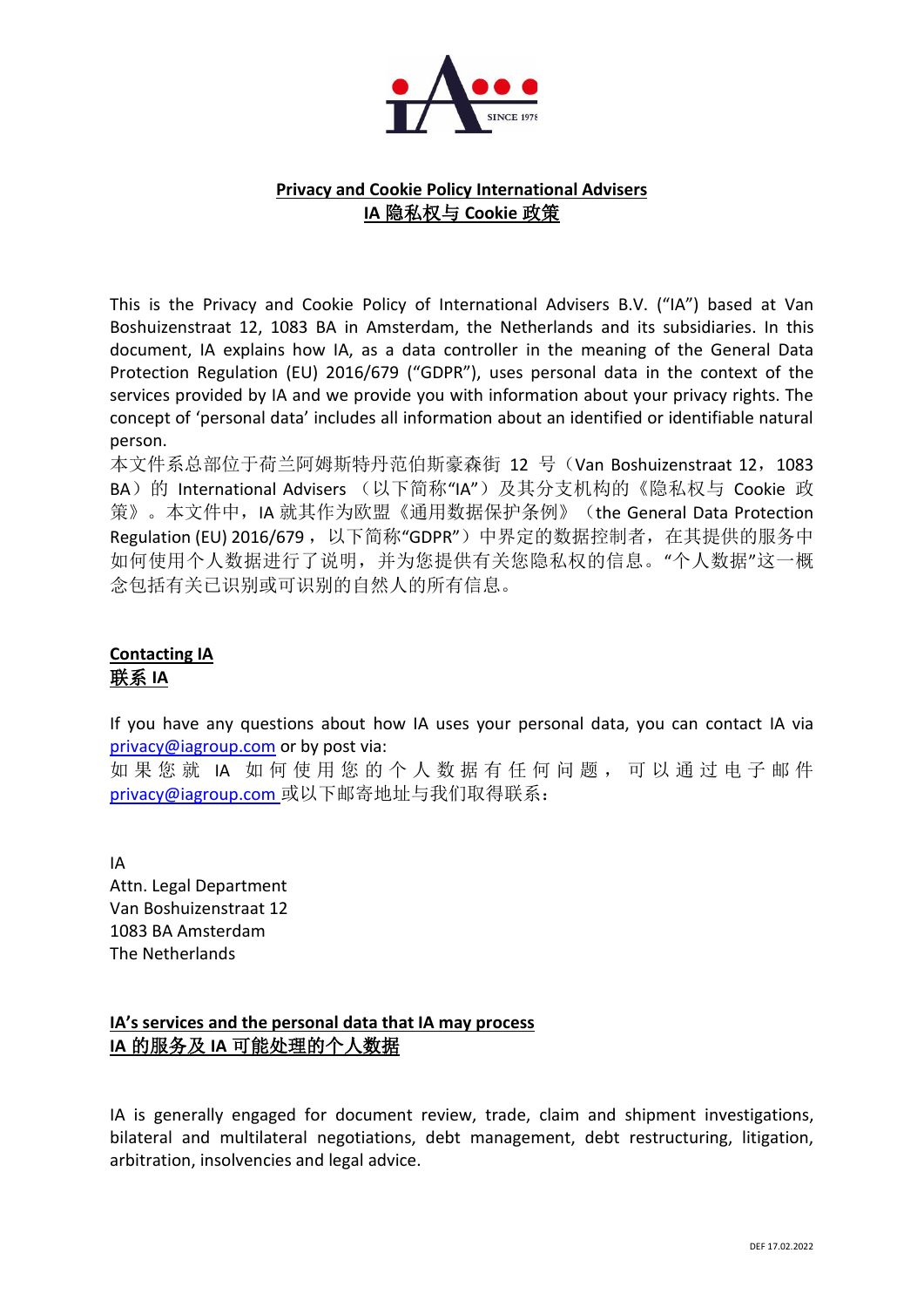

IA 为客户提供文件审查、贸易、债务及货物流调查、双边及多边谈判、债务管理、债 务重组、诉讼、仲裁、破产及法律建议方面的服务。

When providing these services IA may process personal data of different categories of people. 在提供上述服务的过程中,IA 可能对不同类别的人群的个人数据进行处理。

Below we indicate which personal data we may process of (contact persons of) **clients, debtors, suppliers, job applicants and (other) third parties**.

以下段落中, 我们将具体列明 IA 可能对客户、债务人、供应商、求职者及(其他) 第 三方(的联系人)的哪些个人数据进行处理。

*Clients* 客户

IA may processthe following (categories of) personal data of clients and their contact persons: IA 可能对客户及其联系人的以下(类别的)个人数据进行处理:

- Name and address details (name, first names, initials, titles, gender, address, postal code, job title) as provided by the client; 客户提供的姓名及住址详情(姓名、名字、首字母、称谓、性别、住址、邮编、 工作职位);
- Other contact details (telephone number, e-mail address and similar data required for communication) as provided by the client; 客户提供的其他联系信息详情(电话号码、电子邮件地址及沟通所需的类似数 据);
- Payment details, including bank account information as provided by the client; 付款详情,包括客户提供的银行账户信息
- Additional information, such as the client's industry and information about the contact person's work history (i.e. previous organizations some worked at before), gender of the contact person(s), mailing language, areas of interest, home address, birthday, a spouse/partner's name, hobbies, and other personal notes as collected during contacts with the contact person(s) of the client; 附加信息,如容户所在的行业及联系人工作历史的相关信息(即,联系人此前

就职的机构)、联系人性别、邮件使用的语言、业务领域、家庭住址、出生日 期、配偶或伴侣姓名、爱好、以及与客户联系人接触过程中收集到的其他个人 特征

• File reference numbers and information about client's clients; 案件索引号及客户的客户信息;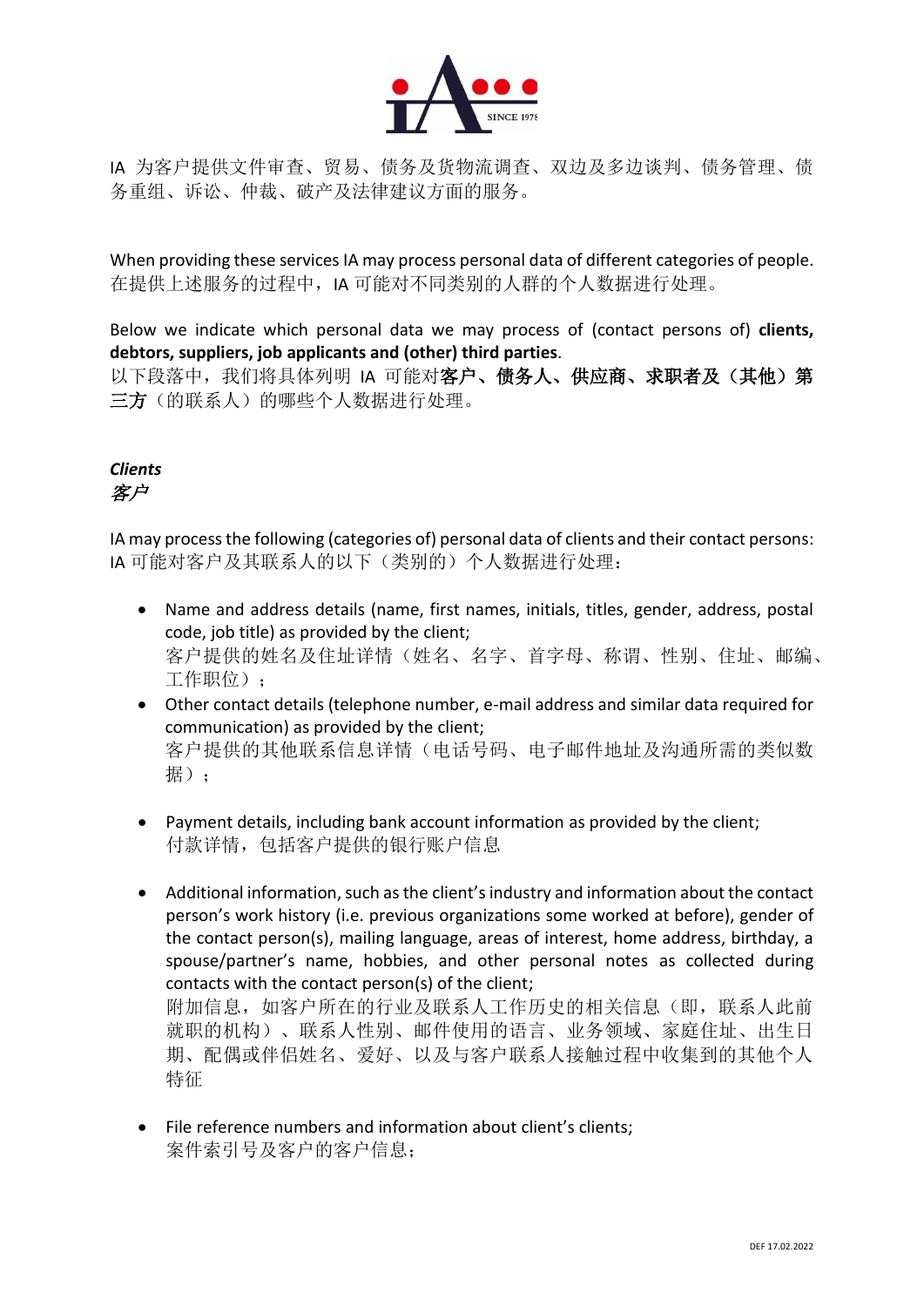

- In addition thereto if you use IA' Portal: login-details such as user name and password and any personal data relating to you that you enter into the open text field; 此外, 如果您使用 IA 门户网站, IA 还可能处理您的用户名、登录密码、以及您 在开放文本框中输入的任何个人数据等详细登录信息
- Other data of which the processing is required by or necessary to comply with applicable laws or regulations, as provided by the client, obtained from a public source, obtained from supervisory or regulatory authorities or another third party. 数据处理过程所必需的或遵照相关法律法规所必需的其他数据,这些数据可能 由客户提供,也可能由 IA 经由公共资源、监督管理部门、或其他第三方等渠道 获取。

### *Debtors* 债务人

If you are a debtor in a file that is entrusted to IA by a client, IA performs an in-depth investigation. Through this investigation, IA may process the following (categories of) personal data obtained via our client, via public sources, obtained from supervisory or regulatory authorities or another third party or directly from you if you provide such personal data to us: 如果您是客户委托 IA 处理的案件的债务人,IA 就案件进行深入的调查。调查过程中, IA 可能会处理经由客户、公共资源、监督管理部门、其他第三方等渠道获取的或由您 直接向我们提供的以下(类别的)个人数据:

- Name and address details (name, first names, initials, titles, gender, address, postal code, job title); 姓名及住址详情(姓名、名字、首字母、称谓、性别、住址、邮编、工作职位)
- Other contact details (telephone number, e-mail address and similar data required for communication); 其他联系信息详情(电话号码、电子邮件地址及沟通所需的类似数据);
- Claim amount; 委托金额;
- Commercial, financial and trade history; 商业、财务及贸易历史
- Shareholder and/or director's information; 股东及或董事的信息
- Information regarding assets; bank accounts and other sources of income; 有关资产、银行账户、及其他收入来源的信息;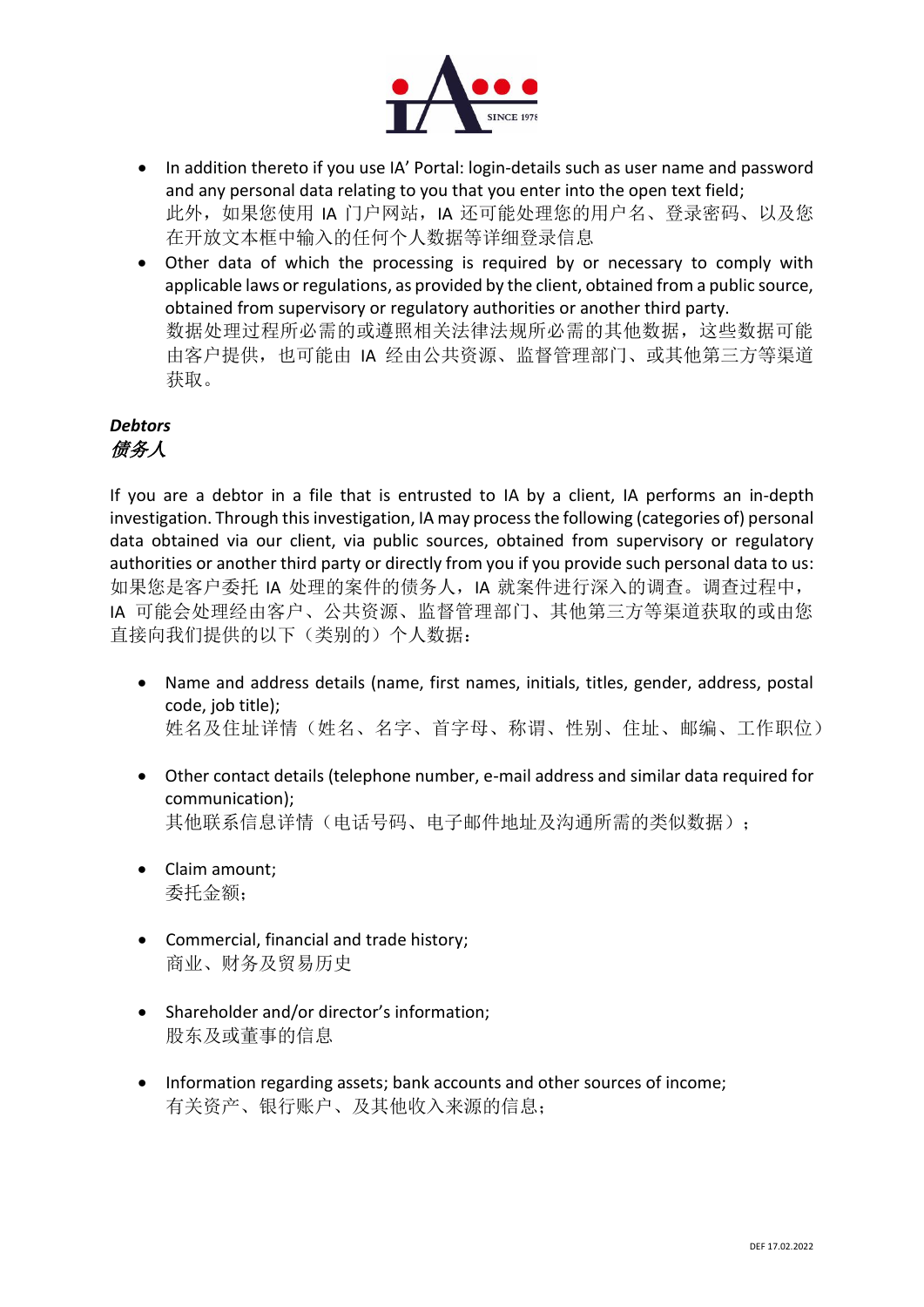

- Additional such as the industry the debtor works in, work history (i.e. previous organizations some worked at before), gender, mailing language, areas of interest, home address, birthday, a spouse/partner's name, hobbies, and other personal notes. 其他信息,如债务人工作的行业、工作历史(即,此前就职的机构)、性别、 邮件使用的语言、兴趣范围、家庭住址、出生日期、配偶或伴侣姓名、爱好、 及其他个人特征;
- Other data of debtors of which the processing is required by or necessary to comply with applicable laws or regulations. 数据处理过程中必需的或因遵守相关法律法规所必需的有关债务人的其他信息。

IA' clients can obtain access to IA' Portal in which they can find information about their cases. The Portal contains general file information including the name of the debtor, the claim amount, information about IA' client's client and IA' file reference number and the client can add additional information in an open text field.

IA 的客户能够获取 IA 门户网站的访问权限以了解其案件信息。门户网站包含案件的一 般性信息,如债务人姓名、委托金额、关于客户的客户的信息、以及 IA 的案件索引号, 客户还可以在开放文本框中添加额外的信息。

# *Suppliers* 供应商

IA may process the following (categories of) personal data of persons from whom IA purchases products or services or who work for these **suppliers:**

IA 可能对供应商向其采购产品或服务的供应商或为这些供应商工作的员工的以下(类 别的)个人数据进行处理:

- Name and address details (name, first names, initials, titles, gender, address, postal code, residence) as provided by the supplier; 供应商提供的姓名及住址详情(姓名、名字、首字母、称谓、性别、住址、邮 编、居住地):
- Other contact details (telephone number, e-mail address and similar data required for communication) as provided by the supplier; 供应商提供的其他联系信息详情(电话号码、电子邮件地址及沟通必需的类似 数据);
- Data for the purpose of placing orders or purchasing services; calculating and recording fees and expenses and making payments, including the bank account number as provided by the supplier;

为下单或采购服务、计算及记录费用和开支及支付货款之目的提供的数据,包 括供应商提供的银行账户号码;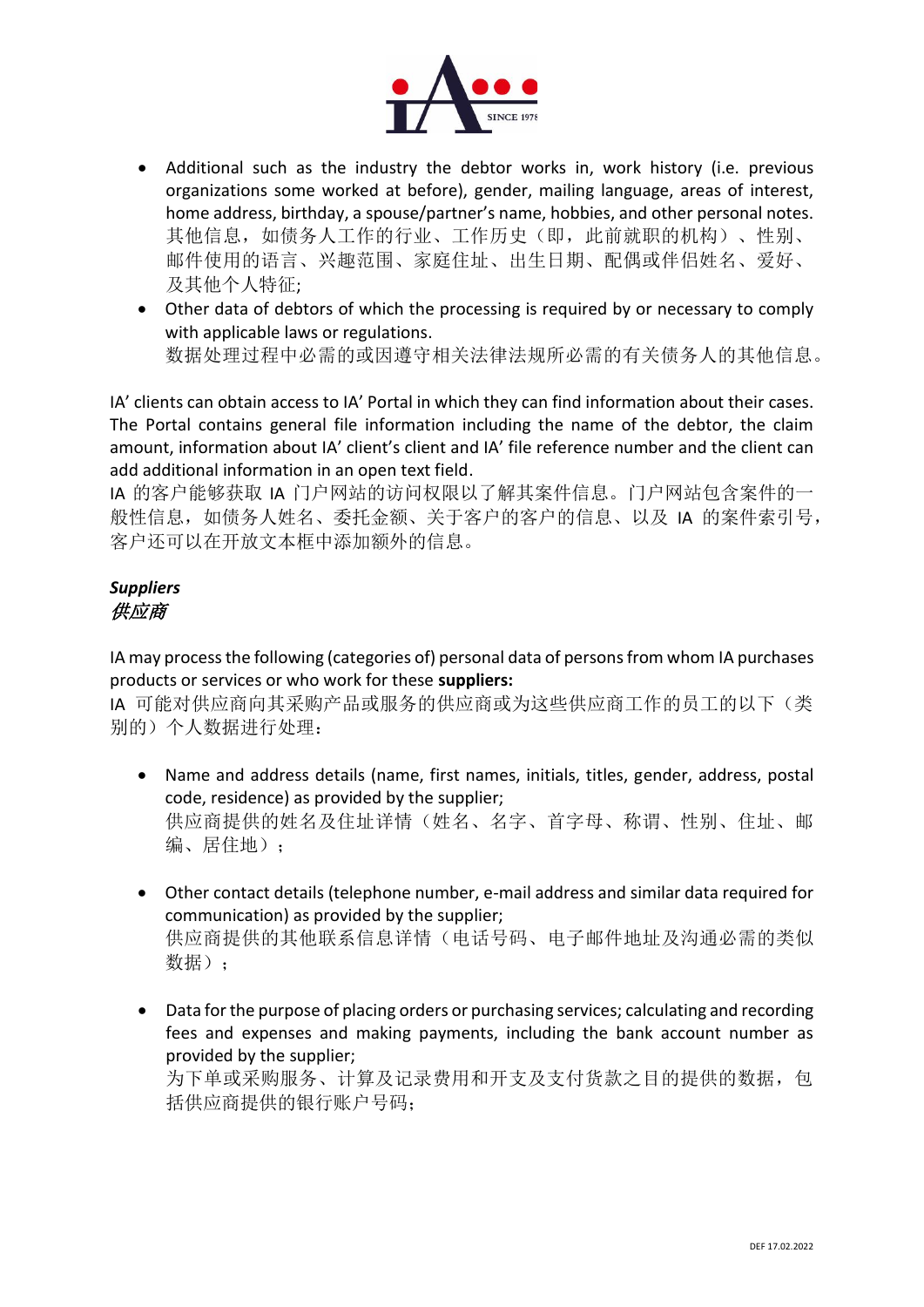

• Other data of suppliers of which the processing is required by or necessary to comply with applicable laws or regulations as provided by the supplier, obtained from a public source, obtained from supervisory or regulatory authorities or another third party. 数据处理过程必需的或因遵守相关法律法规所必需的有关供应商的其他数据, 这些数据可能由供应商提供,也可能经由公共资源、监督管理部门、或其他第 三方等渠道获取。

#### *Job applicants* 求职者

When you apply for a job at IA, we may process the following data in order to deal with your job application:

当您在 IA 应聘时, 我们可能会处理以下数据, 以处理您的工作申请:

- Name and address 姓名及住址
- Contact details, including telephone number and email address 联系信息,包括电话号码及电子邮箱地址
- Bank details 银行账号信息
- Gender 性别
- Date of birth 出生日期
- Educational attainment 教育程度
- Availability 可入职时间
- Content of your CV 您简历中的内容
- Cover letter with your reasons for applying, certificates, references and where relevant: assessment results.

```
表明您申请理由的自荐信、所持证书及推荐人信息,以及相关的评估结果。
```
### *Third parties* 第三方

When rendering its services IA may process personal data from other third parties, for example shipping agents, port authorities, witnesses, experts, court officials, receivers, clients of IA' clients, governmental officials, lawyers, advisors and notaries with whom IA is in contact. We may process the following (categories) of personal data: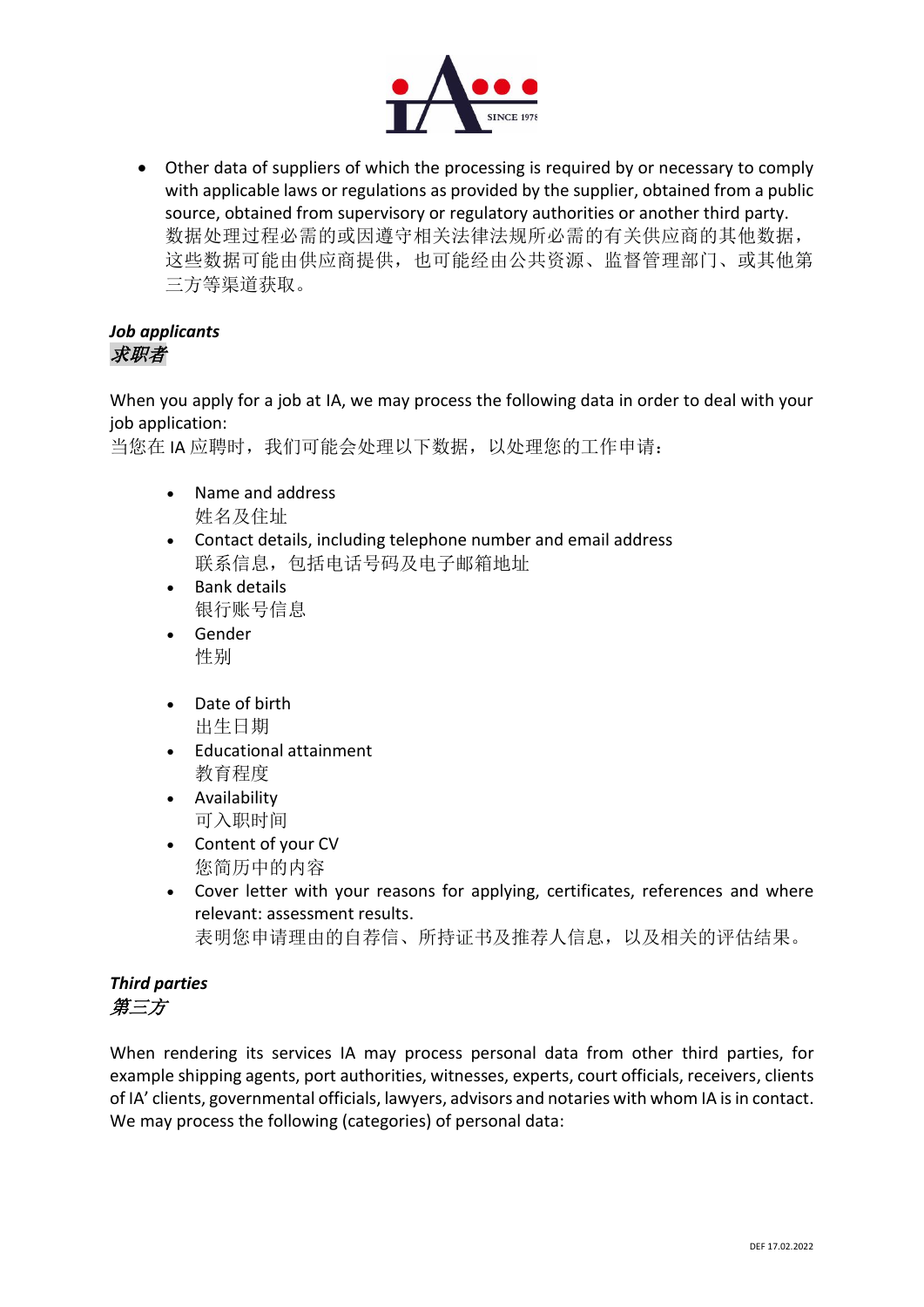

IA 在提供服务的过程中,可能处理来自第三方,如 IA 与之联系的货运代理、港口监管 部门、证人、专家、法院工作人员、财产管理人、IA 客户的客户、政府官员、律师、 顾问及公证员的个人数据。我们可能会对以下(类别的)个人数据进行处理:

- Name and address details (name, first names, initials, titles, gender, address, postal code, residence), as far as known to IA; IA 知晓的姓名及住址详情(姓名、名字、首字母、称谓、性别、住址、邮编 、居住地);
- Other contact details (telephone number, e-mail address and similar data necessary for communication), as far as known to IA; IA 知晓的其他联系信息详情(电话号码、电子邮件地址及沟通所必需的类似 数据);
- Data relating to electronic messages originating from or intended for third parties and data required to maintain contact with these third parties; 来自于第三方或意图发送给第三方的电子信息的相关数据,以及与这些第三 方保持联系所必需的数据;
- Other data from third parties obtained from public sources or provided to IA by clients (e.g. in IA' Portal), supervisory or regulatory authorities or another third party or the third party itself.

来自第三方的其他数据,这些数据可能从公共资源渠道获取,或由客户(如 在 IA 门户网站中提供)、监督管理机构、其他第三方或该第三方本身向 IA 提供。

# **On the basis of which legal processing grounds and for which purposes does IA process your personal data?**

**IA** 基于哪些法律依据以及出于何种目的对您的个人数据进行处理?

IA processes your personal data on the basis of one or more of the following legal processing grounds:

IA 基于以下一种或多种法律依据对您的个人数据进行处理:

- a) If this is necessary for the performance of an agreement to which you are a party or to perform precontractual acts at your request; 履行您作为当事一方的协议所必需,或按照您的要求实施前合同行为所必需;
- b) If this is necessary to comply with statutory obligations; 履行法定义务所必需;
- c) If this is necessary to justify our legitimate interests or the interests of a third party; 证明我们的合法利益或第三方利益所必需;
- d) Your consent. 基于您的同意。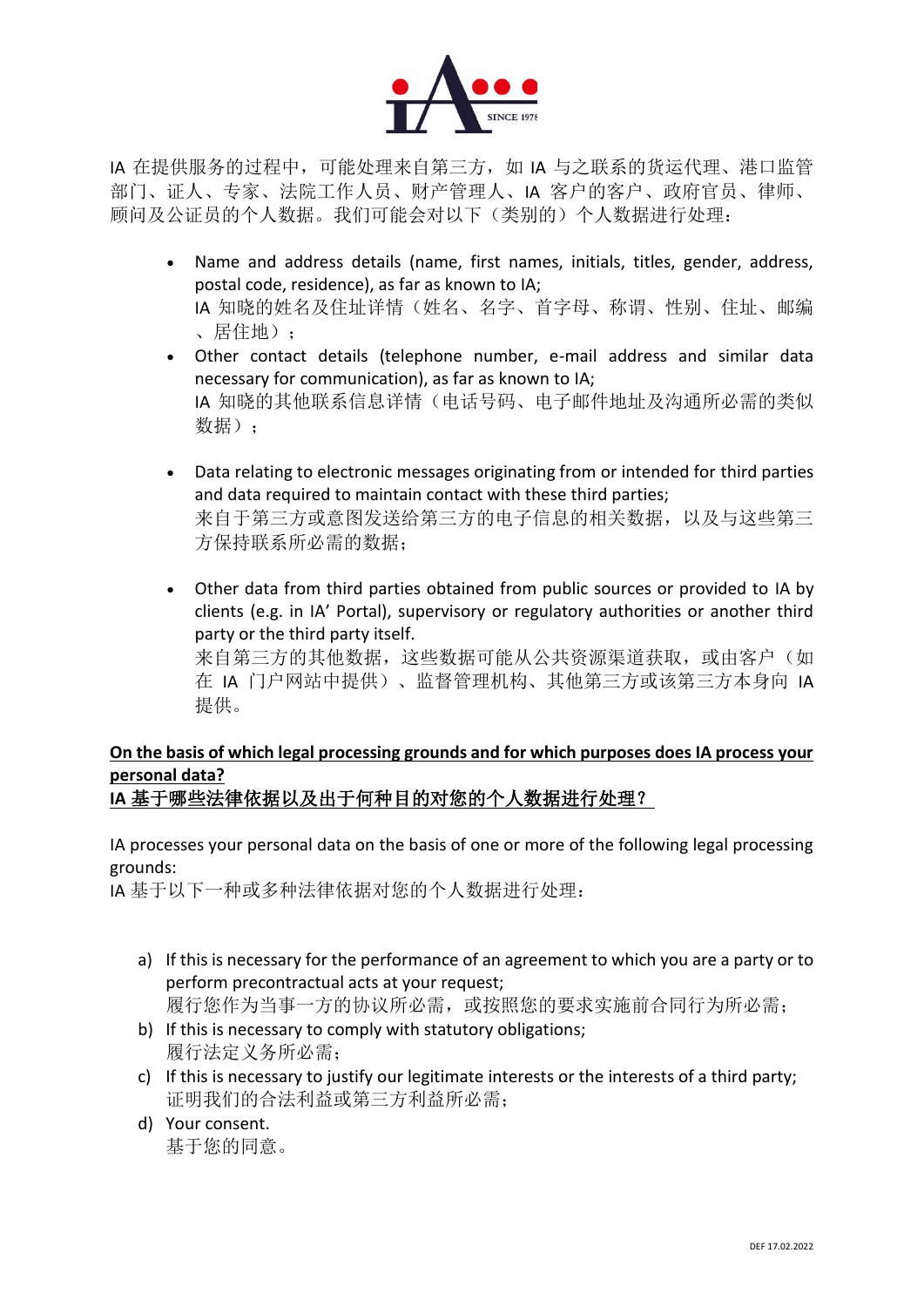

If IA processes your personal data on the basis of your consent, IA will ask you for it separately. You may withdraw your consent at any time. IA draws your attention to the fact that the withdrawal of your consent does not affect the lawfulness of the processing of your personal data prior to the withdrawal of your consent.

若基于您的同意对您的个人数据进行处理,IA 将就有关事项单独征求您的意见。您可 以在任何时候撤销您的同意。IA 提请您注意,您撤销同意的事实不会影响该同意被撤 销之前我们对您的个人数据进行的处理的合法性。

IA uses the above personal data for the purposes stated below, in respect of which we have indicated for each purpose on the basis of which of the abovementioned legal processing grounds (a through d) IA does so. If the processing is based on the principle of 'legitimate interest', we briefly explain this interest. If you have any specific questions in this respect, please do not hesitate to contact us.

IA 出于下文列举的目的使用上面提到的个人数据。下文中,我们对每一种目的下的个 人数据使用都注明了 IA 数据使用具体基于上述法律依据(a 到 d)中的哪一项。

*Purposes with corresponding processing grounds* 具有相应处理依据的个人数据使用目的

#### We may process your personal data in order to:

我们可能出于以下目的对您的个人数据进行处理:

- To provide the requested services *(a, b and c: being able to offer and improve our services)*; 提供所要求的服务(a、b及 c:能够提供并改进我们的服务);
- To provide clients with access to IA' Portal, in which a client can see general information about a case, including, but not limited to the status of the file and the pending amount (*a and c: optimizing our services*), see also under "Cookies"; 向客户提供 IA 门户网站的访问权限, 在门户网站中, 客户能够看到相关案件的 一般性信息,这些信息包括但不限于案件处理的进展情况和到期未付款项金额 (a 及 c:优化我们的服务),并请参见"Cookies"部分;
- For IA's administration, including the calculation or recording of fees or benefits, income and expenses, the payment and collection of claims (including the use of collection agencies or bailiffs) *(a, b and c: the importance of keeping proper records)*; IA 的内部管理目的,包括费用或收益、收入及开支、付款及欠款回收(包括使 用欠款回收中介机构或执行官)的计算或记录(a、b 及 c:保存恰当的记录的重 要性):
- To be able to deal with any complaints and disputes about our services *(a, b and c: to defend rights, to maintain and improve existing relationships by means of proper handling of complaints, to improve the quality of our services);*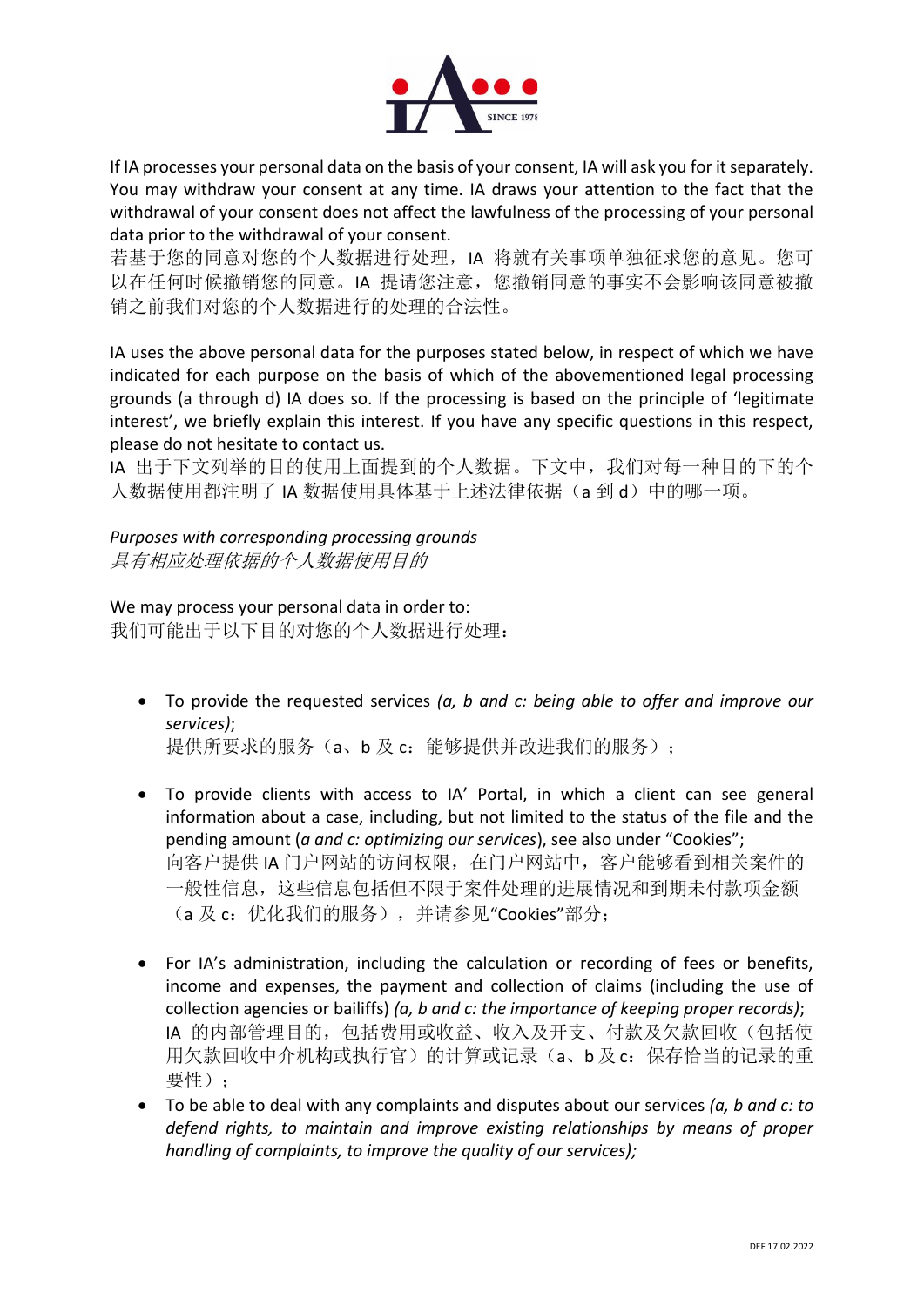

处理与服务有关的投诉及争议(a、b 及 c:维护权益、通过恰当处理投诉维持并 增进现有关系、改进我们的服务质量):

- To maintain contact and communicate with you (*a, b, c: the interest in bringing IA' services to the attention of existing clients*); 与您保持联络和沟通(a、b、c:使现有客户关注到 IA 的服务的益处);
- To handle your job application, more specifically:
- 处理您的求职申请,具体包括:
	- o Recruitment and selection 招聘及遴选
	- o Assessment of suitability for a position with IA 就您与 IA 提供的职位的匹配度进行评估;
	- o Dealing with any expenses incurred 处理产生的任何支出;
	- o Internal checks and business security service 内部检查及商业安全服务;
	- o Improving our job application procedure 改进我们的职位申请程序;
	- o Dealing with your questions, comments and complaints 处理您提出的问题、意见和投诉;
	- o Analysing and reporting on questions, comments and complaints 对相关问题、意见和投诉进行分析及报告;
	- o Regulatory compliance and compliance with court orders 遵守法规及履行法院指令

*(a, b, c: our legitimate interest in assessing whether you are suitable for the job opening and d: consent if you wish to remain in our portfolio, see the header: "How long does IA retain your personal data?")*

(*a*、*b*、*c*:我们对您是否适合相关职位进行评估的合法利益;以及 *d*:您是否 同意将您的个人数据保留在我们的后备精英库中,请参见*"IA* 在多长期间内保留 您的个人数据?*"*)

• For internal knowhow purposes and training *(c: our interest in optimizing our services and training our staff adequately);*

内部知识技能及培训(c: 我们优化服务及进行充分的员工培训的益处);

• For placing orders or purchasing services (*a, b and c: our interest in being able to keep proper records);*

下单或采购服务(a、b 及 c: 我们能够保存恰当记录的益处)

• For conducting audits and other internal controls *(a, b and c: our interest in being able to keep proper records)*;

进行审计及其他内部控制(a、b及 c: 我们能够保存恰当记录的益处)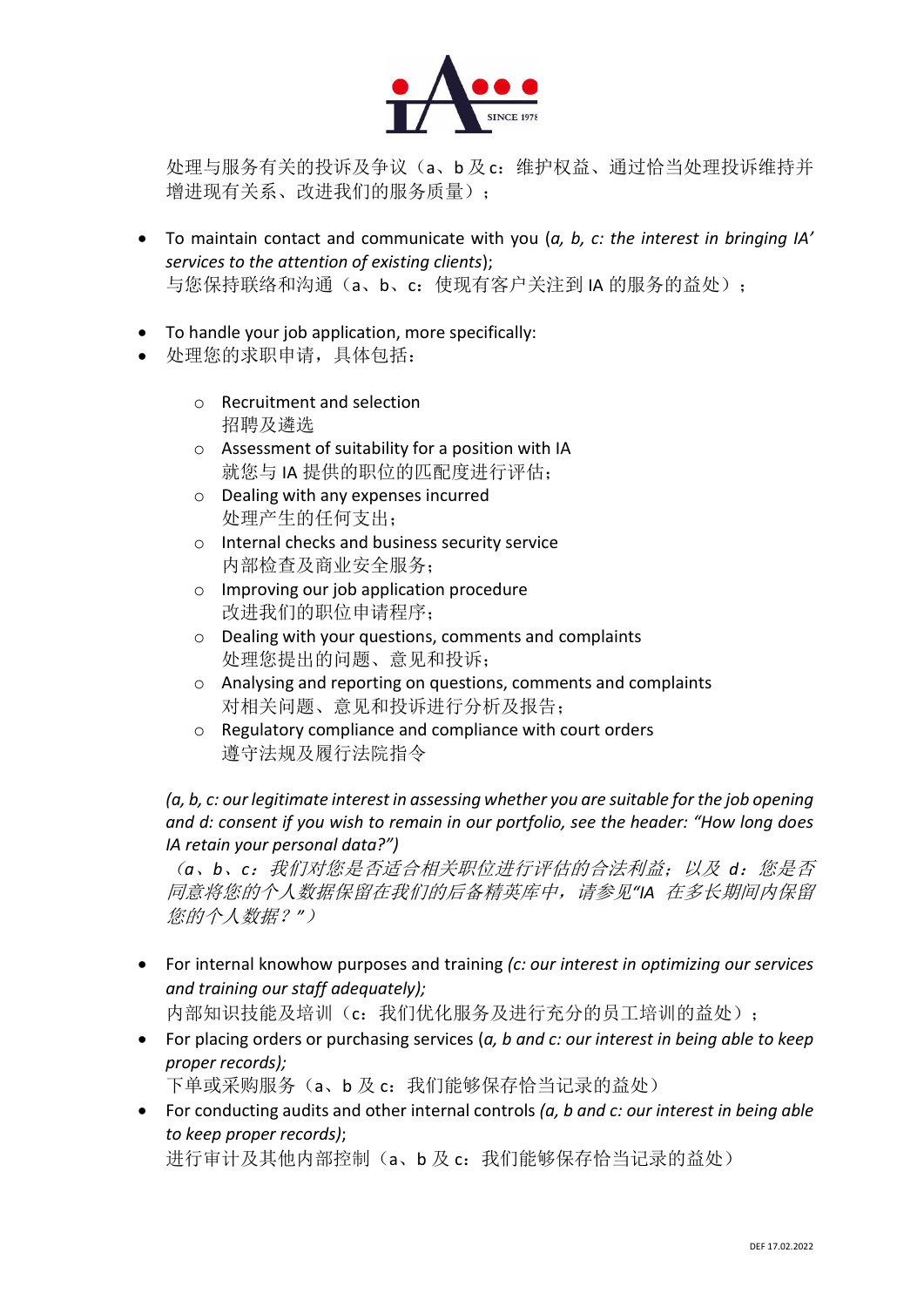

• To comply with our legal and statutory obligations *(b, c: the interest of being able to meet these obligations)*;

履行我们的法律义务及法定义务(b、c:能够履行这些义务的益处);

## **Data security** 数据安全

IA takes office-wide security measures. Technical measures include the use of access control and restrictions based on function level and jurisdictional clearance. IA also uses firewalls, virus scanners and traffic monitoring. Additional measures include clean desk and screen policy, confidentiality provisions with IA's employee's and IA's service providers.

IA 在全公司办公室范围内采取数据安全措施。这些技术措施包括基于功能级别和管辖 权限设置的数据获取权限控制及限制。同时,IA 也采用防火墙、病毒扫描技术、网络 流量监测等措施。其他数据安全措施包括清理办公桌及电脑屏幕政策以及与 IA 员工及 服务提供方签订保密条款。

If you have any questions about the security of your personal data, or if you suspect or see signs of misuse, please contact us via [privacy@iagroup.com.](mailto:privacy@iagroup.com)

如果您有任何关于您的个人数据安全的问题,或您怀疑存在或者已经发现您的个人数 据被错误使用的迹象, 请通过 [privacy@iagroup.c](mailto:privacy@iagroup.)om 与我们取得联系。

# **Cookies**

#### Cookies

When you choose to use our IA Portal, we will place certain cookies on your device (e.g. your computer, smartphone or tablet) in order to ensure that the IA Portal works properly. Cookies are small data files that are stored by your browser on your device read out when you use the IA Portal. IA uses the following functional cookies, also known as necessary cookies:

当您选择使用我们的 IA 门户网站,我们将在您使用的电子设备(如您的电脑、智能手 机或平板电脑)上设置某些 cookies,以确保 IA 门户网站的正常运行。Cookies 是当您 使用 IA 门户网站时, 您的浏览器在您使用的电子设备上保存的小的数据文件。IA 使用 下列功能性的 cookies, 它们也被称为必要的 cookies:

| <b>Name</b><br>名称              | Provider<br>提供者 | <b>Purpose</b><br>目的                                                                                                                                                                     | <b>Expiry</b><br>date<br>到期日 |
|--------------------------------|-----------------|------------------------------------------------------------------------------------------------------------------------------------------------------------------------------------------|------------------------------|
| ia portal session<br>ia 门户网站会话 | IA<br>IA        | This cookie contains a unique id to link a<br>request to a session on the server and to check<br>whether a user is logged in and thereby<br>enables tracking of the session of the user. | Session<br>会话                |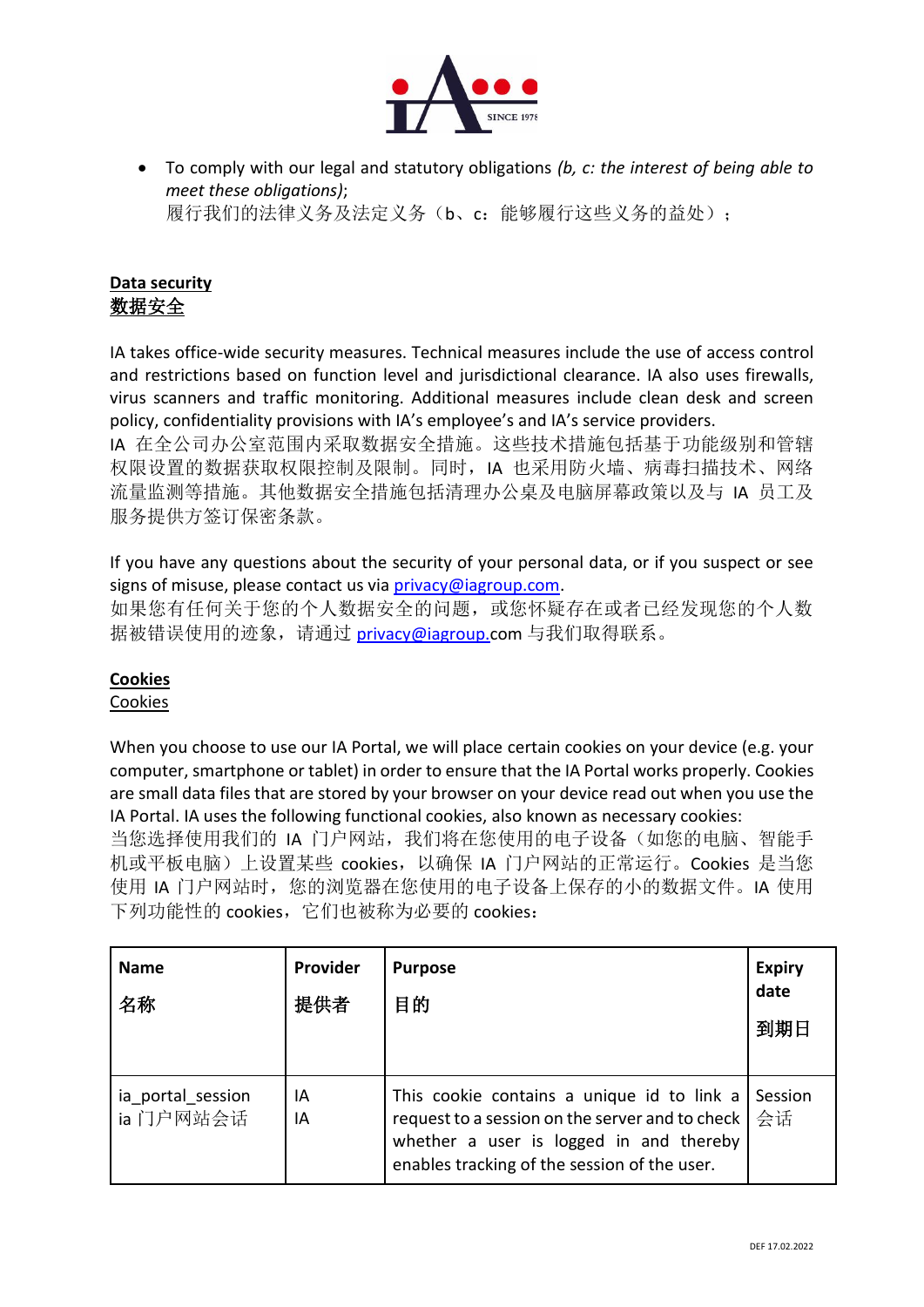

|                                        |          | 此 cookie 包含一个唯一的 ID, 用于将请求<br>连接到服务器上的会话并检查用户是否已<br>登录, 从而能够跟踪用户的会话。                                                                                                                                                                                                                                             |               |
|----------------------------------------|----------|------------------------------------------------------------------------------------------------------------------------------------------------------------------------------------------------------------------------------------------------------------------------------------------------------------------|---------------|
| <b>XSRF-TOKEN</b><br><b>XSRF-TOKEN</b> | IA<br>IA | This cookie contains a random unique ID in<br>order to prevent cross-site request forgery<br>(that forces an end user to execute unwanted<br>actions on a web application in which they're<br>currently authenticated).<br>此 cookie 包含一个随机的唯一 ID, 以防止<br>跨站点请求伪造(这会迫使最终用户在当<br>前经过身份验证的 网页应用程序上执行并<br>不希望进行的操作)。 | Session<br>会话 |

**To whom does IA provide your personal data? IA** 向谁提供您的个人数据?

IA does not provide your personal data to third parties ('recipients' within the meaning of the applicable privacy legislation), unless this is necessary for the proper performance of the purposes set out in this Privacy and Cookie Policy, if the law requires us to do so or if you have provided your consent to this end. The third parties to whom the personal data are made available are obliged to handle your personal data confidentially. If these parties qualify as a 'data processor' within the meaning of the applicable privacy legislation, IA will ensure that a data processing agreement is concluded with these parties, which complies with the requirements included in the GDPR.

IA不会将您的个人数据提供给第三方(相关隐私权立法中所定义的"数据接收者"),除 非为恰当实现本《隐私权与 Cookie 政策》列明的目的所必需,且法律要求我们这样做 或您已同意我们这样做。有权限获得您的个人数据的第三方有义务以保密的方式使用 您的个人数据。如果这些第三方是相关隐私权立法中定义的有资格的"数据处理者",IA 将确保与这些第三方签订符合 GDPR 要求的数据处理协议。

Third parties which offer services to IA as an independent data controller, such as accountants, civil law notaries experts engaged to provide an opinion or export report, are themselves responsible for the (further) processing of your personal data in accordance with the applicable privacy legislation.

作为独立数据控制者向 IA 提供服务的第三方, 如会计师及负责提供意见或专业报告的 民法公证人,按照相关隐私权立法就其对您的个人数据进行的(进一步)处理自行承 担责任。

## IA can e.g. share personal data with:

IA 可以与特定主体分享您的个人数据,比如:

• Our local offices and agents; 我们的当地办公室及办案人员;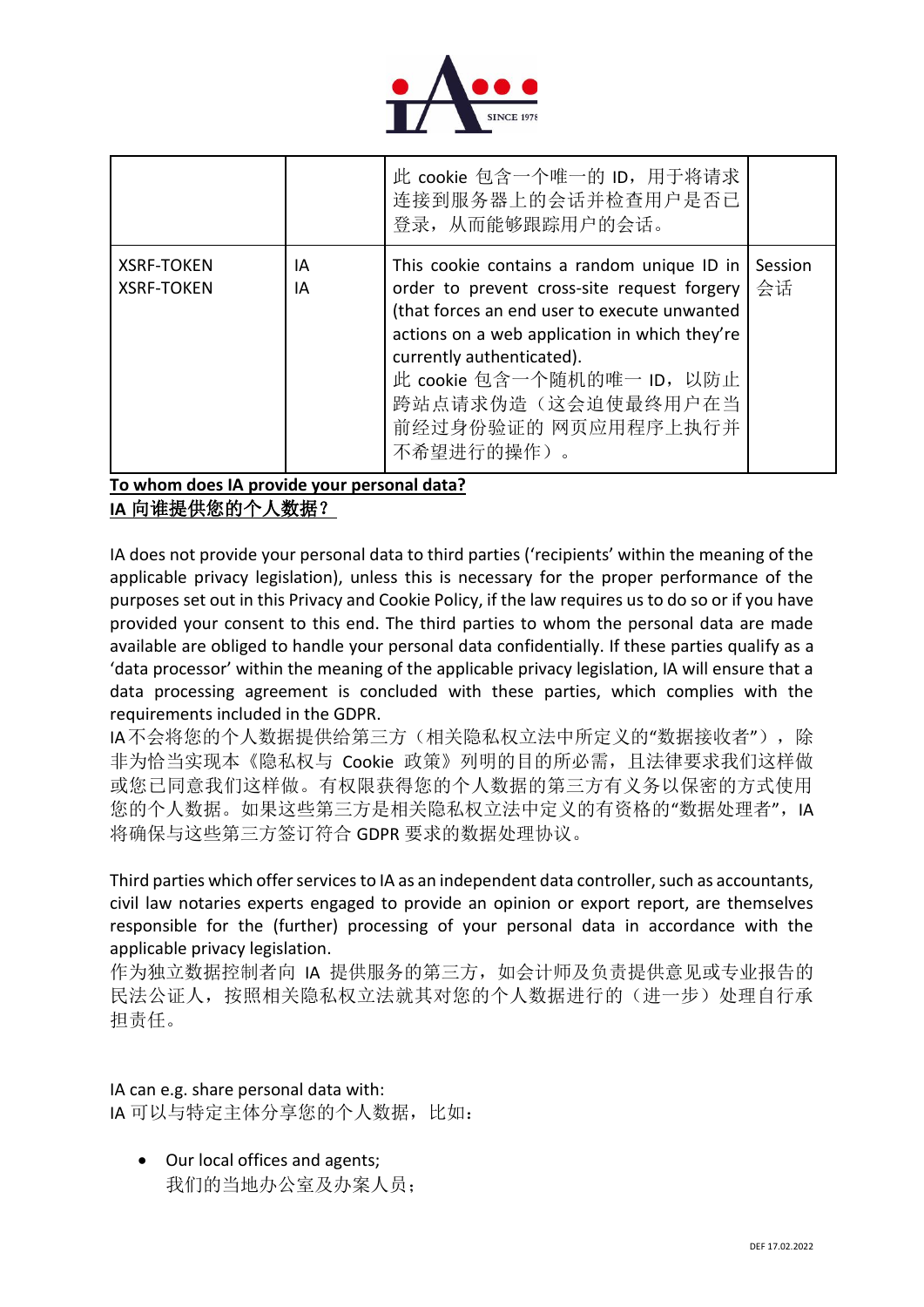

- Suppliers (for example software suppliers, bailiffs, courier services, translation agencies, accountants, assessment companies etc.); 服务提供者(如软件提供商、执行官、快递服务商、翻译机构、财务人员、评 估公司等);
- With IA's legal successors if IA is acquired by or merged with another company, for example through bankruptcy and also with third parties involved in such proposed or actual business transaction;

如果 IA 被另一家公司收购或与另一家公司合并,IA 在法律上的权利义务继受者 (如通过破产程序继受权利义务)及参与到拟议中的或实际发生的此类商业交 易过程的第三方;

- Courts and government institutions; 法院及政府机构;
- Regulators and other authorities. 监管者及其他有权机关。

By nature of our services, personal data of debtors will be shared with the client that has entrusted the respective corresponding file to us.

我们所提供的服务的特性决定了我们将与委托我们处理案件的客户分享相关案件债务 人的个人数据。

In order to provide our services, IA might need to transfer your personal data to a recipient in a country outside the European Economic Area with a lower degree of protection of personal data than the European law offers. In that case, IA will ensure that such a transfer of personal data is in accordance with the applicable laws and regulations, for example by concluding a model contract prepared and approved for that purpose by the European Commission and will assess whether any additional measures are necessary to guarantee an appropriate level of protection of your personal data. Please do not hesitate to reach out to IA if you wish to receive more information about the appropriate or suitable safeguards in place for data transfers outside of the European Economic Area or if you would like to obtain a copy of them. 为提供我们的服务, IA 可能需要将您的个人数据转移给位于欧洲经济区(European Economic Area)以外某国的数据接收者,而该国的个人数据保护程度可能低于欧洲法 律的保护程度。在这样的情况下,IA 将确保这样的个人数据转移符合相关法律法规的 规定,如与数据接收者签订欧盟委员会(European Commission)为此类目的制定并批 准的格式合同,并将评估是否需要采取任何额外措施以确保您的个人信息受到恰当程 度的保护。如果您希望获取更多关于向欧洲经济区以外的国家和地区转移个人数据时 恰当或适当的数据保护措施的信息,或您希望获取这些措施的副本,请随时与 IA 联系。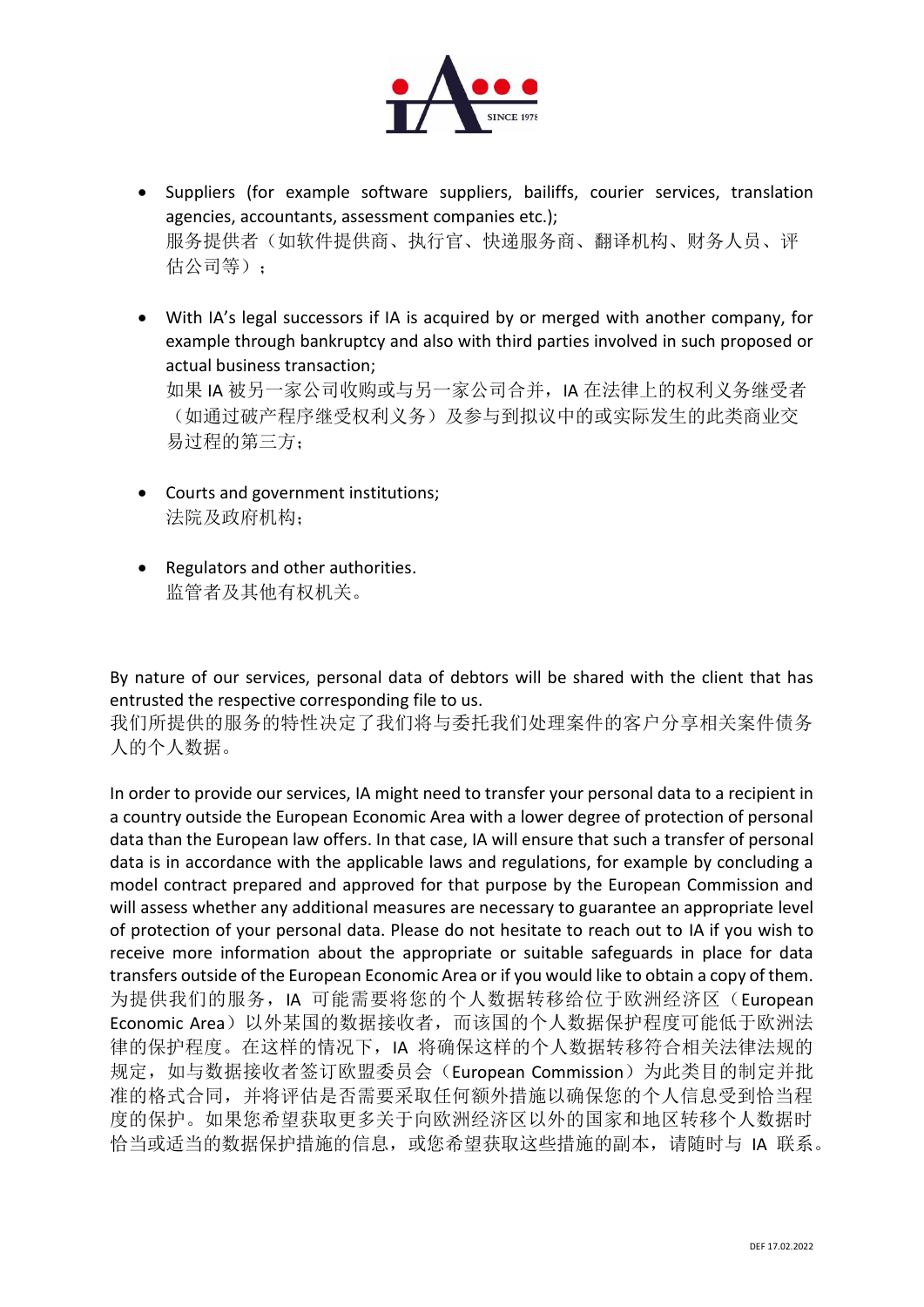

### **How long does IA retain your personal data? IA** 在多长期间内保留您的个人数据?

IA does not retain your personal data in an identifiable form for longer than is necessary to achieve the purposes included in this Privacy and Cookie Policy. More specifically, we apply the following retention periods:

IA 以可界定的形式保留您的个人数据的期间不会长于实现本《隐私权与 Cookie 政策》 目的所必需的期限。具体而言,我们适用以下数据保留期:

• Personal data that must be kept on the basis of Article 52 of [the Dutch State Taxes Act](https://wetten.overheid.nl/BWBR0002320/2020-01-01) will be kept for 7 years (from the end of the year in which the data in question have lost their current value for the (tax-) related business operations) in connection with the tax retention obligation incumbent on IA pursuant to Article 52(4) of the Dutch State Taxes Act.

根据《荷兰国家税务条例》(Dutch State Taxes Act)第 52 条必须持有的个人数 据将被保留 7 年(从相关数据丧失其在涉税商业经营活动中的当前价值那一年 的年底起算),这与 IA 按照《荷兰国家税务条例》第 52(4)条规定负有的税 收保留义务相关。

• The personal data you provide to IA for your job application will be retained for up to four weeks after the end of the application procedure. With your consent, we will retain your personal data in our portfolio up to one year after termination of the application process. This will give us the possibility to contact you for possible future job openings at IA. Personal data that you have provided in the context of your application will become part of your personnel file when you start working for IA. 您为职位申请的目的向 IA 提供的个人数据将在申请程序结束后被保留最长不超 过 4 个星期。经您同意,您的个人数据将在我们的数据库中保留最长不超过申 请流程终止后一年。这将使我们有机会在将来出现职位空缺时与您联系。 当您 开始为 IA 工作,您在申请过程中提供的个人数据将成为您的人事档案的一部分。

The abovementioned specific retention periods can be extended if statutory retention obligations apply or will become applicable. IA may also retain the personal data for a longer period of time if this is necessary in light of IA' legitimate interests, e.g. for the handling of incidents and/or legal disputes. For more information regarding the retention periods related to the use of cookies, we kindly refer you to the section "Cookies" in this Privacy and Cookie Policy.

若法定保留义务适用或将会适用, 则上述保留期限可以延长。鉴于 IA 的合法权益, 如 为处理事件及/或法律争议所必需,IA 还可以在更长的期间内保留个人数据。关于 cookie 使用的数据保留期限的更多信息,敬请参见本《隐私权与 Cookie 政策》的 "Cookies"部分。

**Your privacy rights**  您的隐私权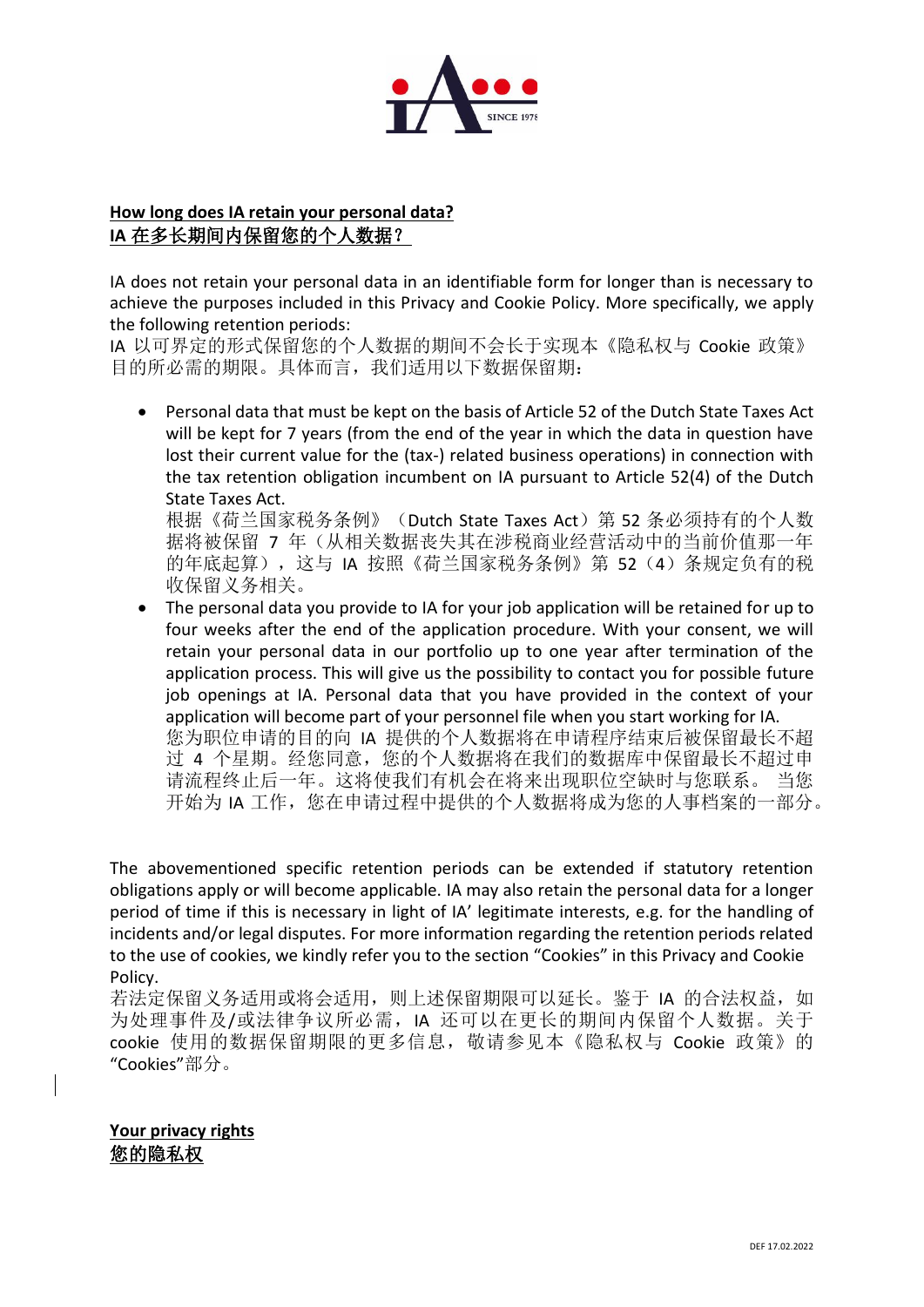

You have the following rights in respect of the processing of your personal data by IA: 就 IA 对您的个人数据进行的处理, 您享有以下权利:

the right to request whether IA processes your personal data and if so, the right to access your personal data and to receive information about the processing of your personal data;

询问 IA 是否处理您的个人数据;如果 IA 的确对您的个人数据进行处理, 您 有权获取您被处理的个人数据并获得有关对您个人数据进行处理的信息。

- the right to rectification of your personal data if these are incorrect or incomplete; 如果您的个人数据不正确或不完整,您有权进行更正;
- the right to have your personal data deleted ('right to be forgotten'); 删除您的个人数据的权利( "被遗忘的权利")
- the right to object to the processing of your personal data or to limit the processing of your personal data;

拒绝我们对您的个人数据进行处理,或对处理进行限制

the right to withdraw your consent for the processing of your personal data, if the processing is based on your consent;

如果处理是基于您的同意进行,您有权撤回您对处理您个人数据的同意

- the right to receive or surrender your personal data to a third party appointed by you in a structured, customary and machine-readable form ('right to data portability').

您有权以结构化的、符合惯例的、机器可读的形式取得您的个人数据或将您 的个人数据转移至您指定的第三方("数据可携权")

IA does not use automated decision-making within the meaning of Article 22 GDPR. IA 不使用 GDPR 第 22 条定义的自动决策。

## **Exercising your privacy rights** 行使您的隐私权

To exercise your privacy rights, you can contact IA via [privacy@iagroup.com](mailto:privacy@iagroup.com) or by post using the contact details stated above.

为行使您的隐私权, 您可通过 IA 电子邮箱 privacy@iagroup.com 与我们联系, 也可以通 过前文列出的地址向我们邮寄信件:

If you live or work in the UK, you can also contact our data protection representative for the UK via [iagroup@lionheartsquared.co.uk](mailto:IAGroup@LionheartSquared.co.uk) or by post via:

如果您在英国生活或工作, 您也可以通过 [iagroup@lionheartsquared.co.uk](mailto:IAGroup@LionheartSquared.co.uk) 或以下邮寄地 址与我们的英国数据保护代表取得联系:

Lionheart Squared Limited FAO IA Group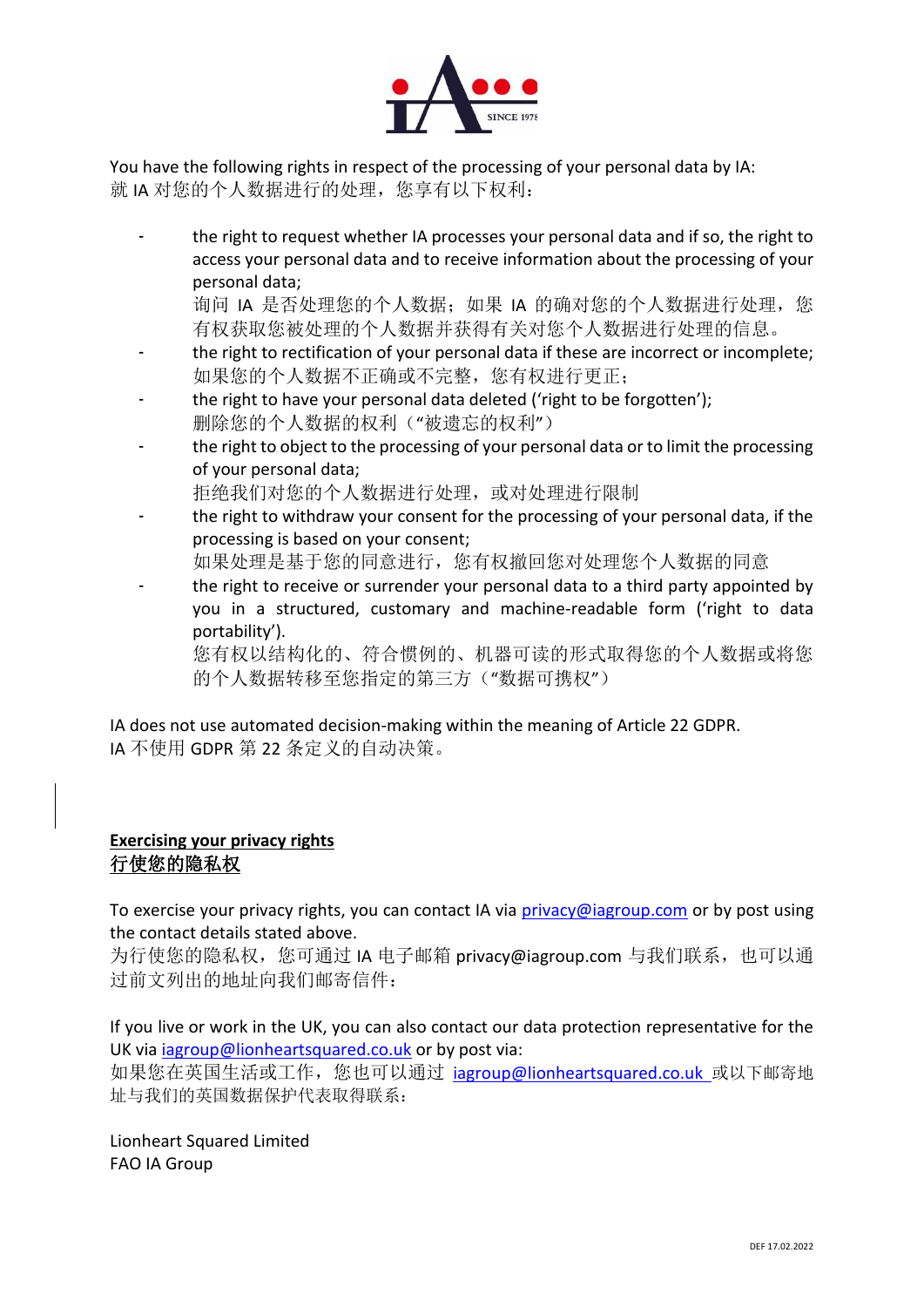

17 Glasshouse Studios, Fryern Court Road Fordingbridge, Hampshire SP6 1QX United Kingdom

In order to prevent that IA discloses information to the wrong person, IA can ask you for additional information to verify your identity. In principle, IA will inform you of whether IA can comply with your request, within one month after receipt. In specific cases, for example when it concerns a complex request, this term may be extended by two months. IA will inform you of such an extension within one month after receiving your request. On the basis of the applicable privacy legislation, IA can refuse your request under certain circumstances. If this is the case, we will explain to you why. You can find more information about your privacy rights on the website of the [Dutch Data Protection Authority.](https://autoriteitpersoonsgegevens.nl/nl/zelf-doen/privacyrechten)

为防止 IA 向错误的人披露信息,IA 可以要求您提供其他信息以验证您的身份。 原则上, IA 会在收到您的请求后一个月内通知您 IA 是否可以满足您的要求。在特殊情况下, 如 涉及复杂的请求时,该期限可以延长两个月。 IA 将在收到您的请求后一个月内就延期 向您进行告知。根据适用的隐私立法,IA 可以在某些情况下拒绝您的请求。如果出现 这种情况,我们会向您解释原因。您可以在荷兰数据保护局(Dutch Data Protection Authority)网站上找到有关您的隐私权的更多信息。

#### **Complaints**

投诉

If you have a complaint about the processing of your personal data by IA, we will be happy to work together to find a solution. If this does not lead to the desired result, you will have the right to file a complaint with the competent supervisory authority. In the Netherlands, this is the [Dutch Data Protection Authority.](https://www.autoriteitpersoonsgegevens.nl/en/contact-dutch-dpa/contact-us) If you live or work in another country of the European Union, you can file a complaint with the supervisory authority of that country. In the United Kingdom, individuals can file a complaint with the [Information Commissioner's Office](https://ico.org.uk/make-a-complaint/). 如果您就 IA 对您的个人数据的处理有任何异议, 我们将非常乐意与您共同寻找解决方 案。如果未能达成双方期望的结果,您有权向有权监管机构提出投诉。在荷兰,这一 机构为荷兰数据保护局 (Dutch Data Protection Authority) 。如果您在欧盟的另一个国

家生活或工作, 您也可以向该国的监管机构提出投诉。在英国, 个人可以向信息专员 办公室([Information Commissioner's Office](https://ico.org.uk/make-a-complaint/))进行投诉。

#### **Amendments** 修订

This Privacy and Cookie Policy was last amended on **17 February 2022**. IA reserves the right to amend this Privacy and Cookie Policy. The most recent version of this Privacy and Cookie Policy will always be posted on our website.